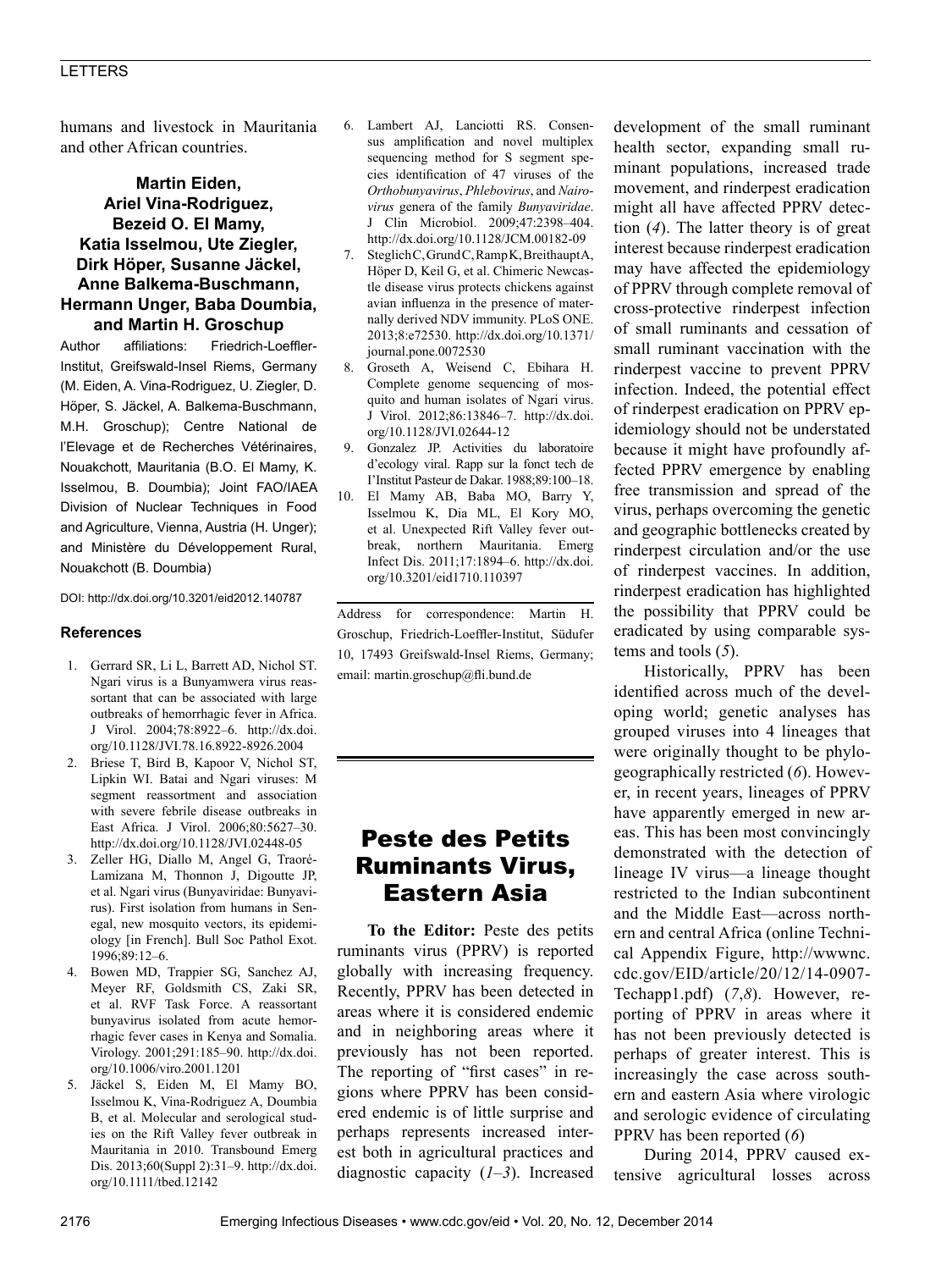### LETTERS

China. Although regions within China had previously reported relatively small outbreaks, during December 2013–June 2014, the virus appears to have greatly extended its distribution. In 2007, PPRV was detected for the first time in the Ngari region of southwestern Tibet (*9*). This emergence was thought to have arisen through the circulation of mild forms of PPRV infection and the unfamiliarity of agricultural workers and professionals (e.g., veterinarians, farmers, livestock owners) with the disease and the inability to differentiate between mild forms of PPRV infections and other diseases of small ruminants. PPRV returned in 2008 and 2010 and was controlled by using stamping-out procedures, animal movement control, and increased screening of herds. The disease was controlled without the use of vaccines in 2008; vaccination was used in 2010 (*10*).

Three years passed without reports of PPRV infections in Tibet or elsewhere in China before the virus was detected in Xinjiang, China's largest administrative division, in December 2013. Xinjiang, an area of 1.6 million km<sup>2</sup> , borders Afghanistan, India, Kazakhstan, Kyrgyzstan, Mongolia, Pakistan, Russia, and Tajikistan, several of which have reported PPRV infection. Within 2 months, PPRV had caused 3 outbreaks with rates of illness (and death) of 17% (2%), 58% (11%), and 79% (19%), respectively. Measures to contain these outbreaks were implemented as in 2007; however, during April and May 2014, the number of PPRV outbreaks increased sharply across much of China, including in Anhui, Guizhou, Guangxi, Hubei, Hunan, Shanxi, Xinjiang, Yunnan, and Zhejiang Provinces (Figure). The origin of these outbreaks remains undefined; however, the ability of the virus to circulate causing mild clinical disease and its presence in numerous bordering countries suggest several possibilities regarding the source of disease, including spread from the



Figure. Outbreaks of peste des petits ruminants virus across China during December 2013–May 2014. Data are from ProMed alerts during the period described (*10*).

original China outbreaks. Similarly the threat of further spread from China to neighboring countries cannot be ignored.

Once the current situation has been resolved, full genetic analysis of the viruses causing the outbreaks should be conducted because it might indicate the direction of spread. A further area of interest is the application and choice of control measures. Although predicting the spread of a viral pathogen is impossible, especially across the vast distances involved in the current reports, the experiences in China might influence future responses to incursions of PPRV into areas where PPRV previously has not been documented. The current lack of disease in areas where vaccination was reported in 2010 could explain the continued absence of disease from such areas while other regions are significantly affected (*10*). Effective vaccines against PPRV have been available for decades and will now, as both reactive and preventive tools, aid in controlling and preventing onward transmission of this viral pathogen. Once the situation in China is under control, where this emerging infection of small ruminants will appear next remains to be seen.

#### **Acknowledgments**

We thank Helen Roberts for generating the Figure.

A.C.B. and S.P. are funded in part by a Biotechnology and Biological Sciences Research Council Combating Infectious Diseases of Livestock for International Development grant BB/H009485/1.

#### **Ashley C. Banyard, Zhiliang Wang, and Satya Parida**

Author affiliations: Animal and Plant Health Agency, Weybridge, UK (A.C. Banyard); Ministry of Agriculture of the People's Republic of China, Qingdao, China (Z. Wang); and The Pirbright Institute, Pirbright, UK (S. Parida)

DOI: http://dx.doi.org/10.3201/eid2012.140907

#### **References**

- 1. Cosseddu GM, Pinoni C, Polci A, Sebhatu T, Lelli R, Monaco F. Characterization of peste des petits ruminants virus, Eritrea, 2002–2011. Emerg Infect Dis. 2013;19:160–1. http://dx.doi.org/10.3201/ eid1901.121072
- 2. El Arbi AS, El Mamy AB, Salami H, Isselmou E, Kwiatek O, Libeau G, et al. Peste des petits ruminants virus, Mauritania. Emerg Infect Dis. 2014;20:333–6. http://dx.doi.org/10.3201/eid2002.131345
- 3. Munir M, Zohari S, Suluku R, Leblanc N, Kanu S, Sankoh FA, et al. Genetic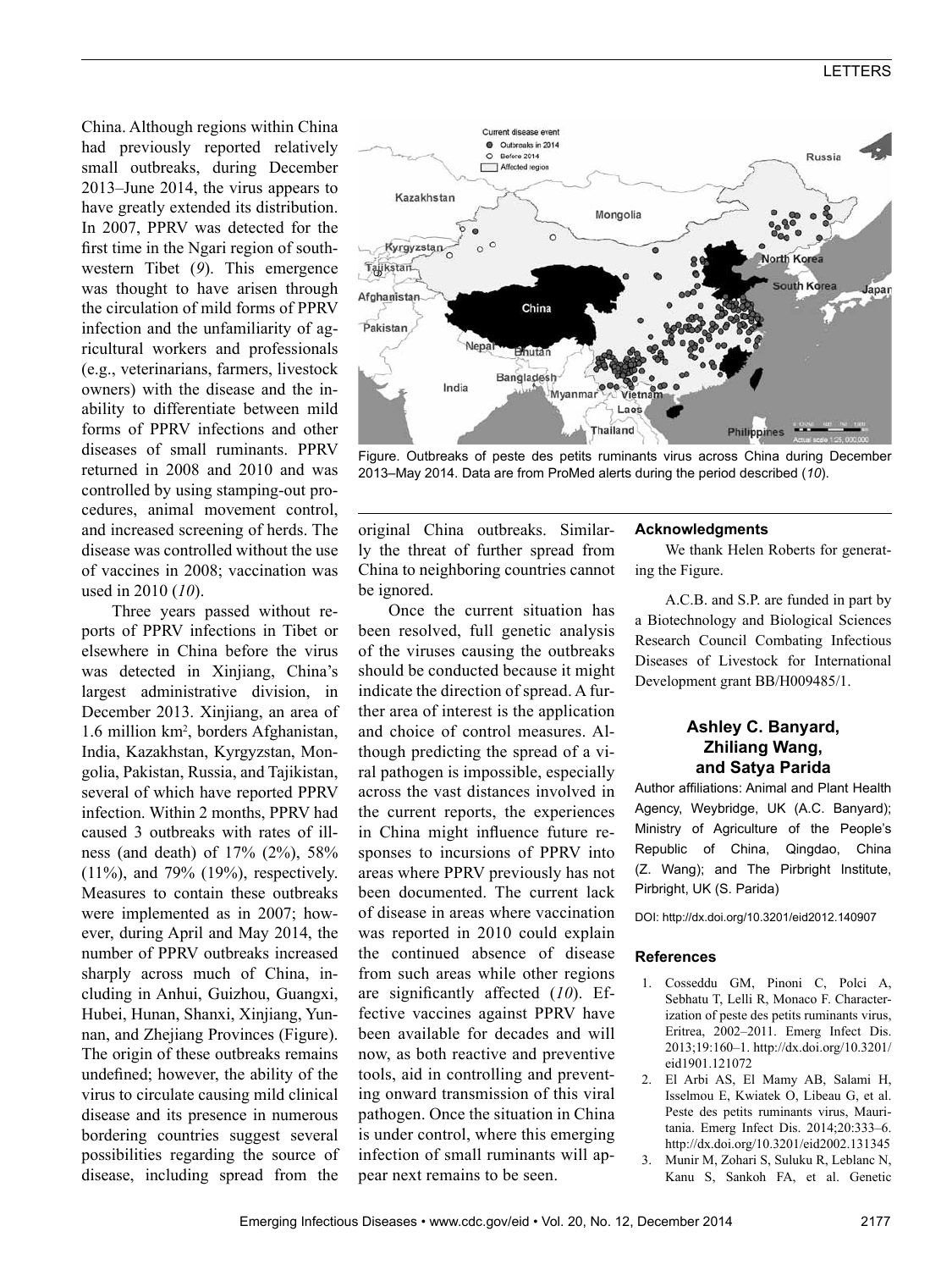### LETTERS

characterization of peste des petits ruminants virus, Sierra Leone. Emerg Infect Dis. 2012;18:193–5. http://dx.doi. org/10.3201/eid1801.111304

- 4. Libeau G, Diallo A, Parida S. Evolutionary genetics underlying the spread of peste des petits ruminants virus. Anim Front. 2014;4:14–20. http://dx.doi.org/10.2527/ af.2014-0003
- 5. Baron MD, Parida S, Oura CA. Peste des petits ruminants: a suitable candidate for eradication? Vet Rec. 2011;169:16–21. http://dx.doi.org/10.1136/vr.d3947
- 6. Banyard AC, Parida S, Batten C, Oura C, Kwiatek O, Libeau G. Global distribution of peste des petits ruminants virus and prospects for improved diagnosis and control. J Gen Virol. 2010;91:2885–97. http://dx.doi.org/10.1099/vir.0.025841-0
- 7. De Nardi M, Lamin Saleh SM, Batten C, Oura C, Di Nardo A, Rossi D. First evidence of peste des petits ruminants (PPR) virus circulation in Algeria (Sahrawi territories): outbreak investigation and virus lineage identification. Transbound Emerg Dis. 2012;59:214–22. http://dx.doi. org/10.1111/j.1865-1682.2011.01260.x
- 8. Kwiatek O, Ali YH, Saeed IK, Khalafalla AI, Mohamed OI, Obeida AA, et al. Asian lineage of peste des petits ruminants virus, Africa. Emerg Infect Dis. 2011;17:1223–31. http://dx.doi. org/10.3201/eid1707.101216
- 9. Wang Z, Bao J, Wu X, Liu Y, Li L, Liu C, et al. Peste des petits ruminants virus in Tibet, China. Emerg Infect Dis. 2009;15:299–301. http://dx.doi.org/10.3201/ eid1502.080817
- 10. ProMedMail. Peste des petits ruminants— China (11): Sheep, goat, spread, OIE, request for information. ProMed 2014 May 5. http://www.promedmail.org, archive no. 20140511.2465094.

Address for correspondence: Ashley C. Banyard, Wildlife Zoonoses and Vector Borne Disease Research Group, APHA, Weybridge, New Haw, Surrey KT15 3NB, UK; email: ashley.banyard@apha.gsi.gov.uk

# **EMERGING INFECTIOUS DISEASES** On the web www.cdcgov/eid

# Possible Exiguobacterium sibiricum Skin Infection in Human

**To the Editor:** The genus *Exiguobacterium* was first described in 1983 by Collins et al., who characterized the species *E. aurantiacum* (*1*). Since then, 9 new species have been added: *E. acetylicum*, *E. antarcticum*, *E. undae*, *E. oxidotolerans*, *E. aestuarii*, *E. marinum*, *E. mexicanum*, *E. artemiae*, and *E. sibiricum* (*2*,*3*). The genus *Exiguobacterium* belongs to the group of coryneform bacteria, which encompasses aerobically growing, non–spore-forming, irregularly shaped, gram-positive rods (*2*). *Exiguobacterium* spp. have been isolated from a wide range of habitats, including cold and hot environments (*3*). Although strains of *Exiguobacterium* spp. have been isolated from human clinical specimens (e.g., skin, wounds, and cerebrospinal fluid), the clinical significance of these bacteria is poorly understood (*4*). We present a case of cutaneous infection possibly caused by *E. sibiricum*.

In January 2014, a previously healthy 66-year-old farmer was admitted to the Health Center of Molina de Aragón (Guadalajara, Spain) with a 7-day history of an ulcer on the dorsal surface of the second finger on his right hand with a painful black eschar surrounded by edema, greenish exudate, erythema, and a broken blister. The lesion had progressively increased in size. The patient was a hunter who had handled the skin of a deer and a wild boar 4 days before. He had no history of trauma or receipt of antimicrobial drugs. At admission, he was afebrile with no systemic symptoms. Cutaneous anthrax was suspected on the basis of the clinical appearance of the lesion and the patient's contact with animals. An exudate sample was obtained for culture, and treatment with oral ciprofloxacin (500 mg/12 hour) was initiated. The Gramstained sample showed leukocytes

without organisms. Culture was performed according to standard practice.

Colonies observed after 24 hours of incubation on blood agar in pure culture were gray but turned orange after 48 hours. The colonies appeared mucoid and were nonhemolytic. Gram staining revealed wide, short, non– spore-forming, gram-positive rods. The isolate was motile, catalase positive, oxidase negative, and it fermented glucose and lactose. Reactions for indole, urea, and bile esculin were negative. The strain did not grow on Mc-Conkey agar and was facultatively anaerobic. The strain was initially identified as *Bacillus* spp. and was sent to the National Reference Laboratory of Majadahonda (Madrid, Spain) for species identification. There, the isolate was identified as *E. sibiricum* by means of 16S rRNA sequence analysis according to a previously reported method (*5*). The fragment of 16S RNA gene obtained from this isolate was 1,413 bp, and similarity with GenBank sequences was 99.6% (GenBank accession nos. CP00122, GQ869573, and others).

After the organism was identified, we found that it was able to grow on blood agar at 4°C after 6 days of incubation. Antimicrobial drug susceptibility testing was performed by using the Etest method (AB Biodisk, Solna, Sweden) on Mueller-Hinton agar plates incubated at 37°C for 24 hours. The isolate was susceptible to penicillin (MIC 0.023 mg/L), cefotaxime  $(0.5 \text{ mg/L})$ , imipenem  $(0.047$ mg/L), levofloxacin (0.19 mg/L), vancomycin (0.5 mg/L), clindamycin  $(0.125 \text{ mg/L})$ , erythromycin  $(0.047$ mg/L), gentamicin (0.094 mg/L), doxycycline (0.032 mg/L), linezolid (0.5 mg/L), and daptomycin (0.5 mg/L). The patient's clinical outcome was good, and the lesion resolved after 10 days of continuous ciprofloxacin therapy.

This patient's cutaneous infection and the morphologic appearance of the lesion resembled cutaneous anthrax.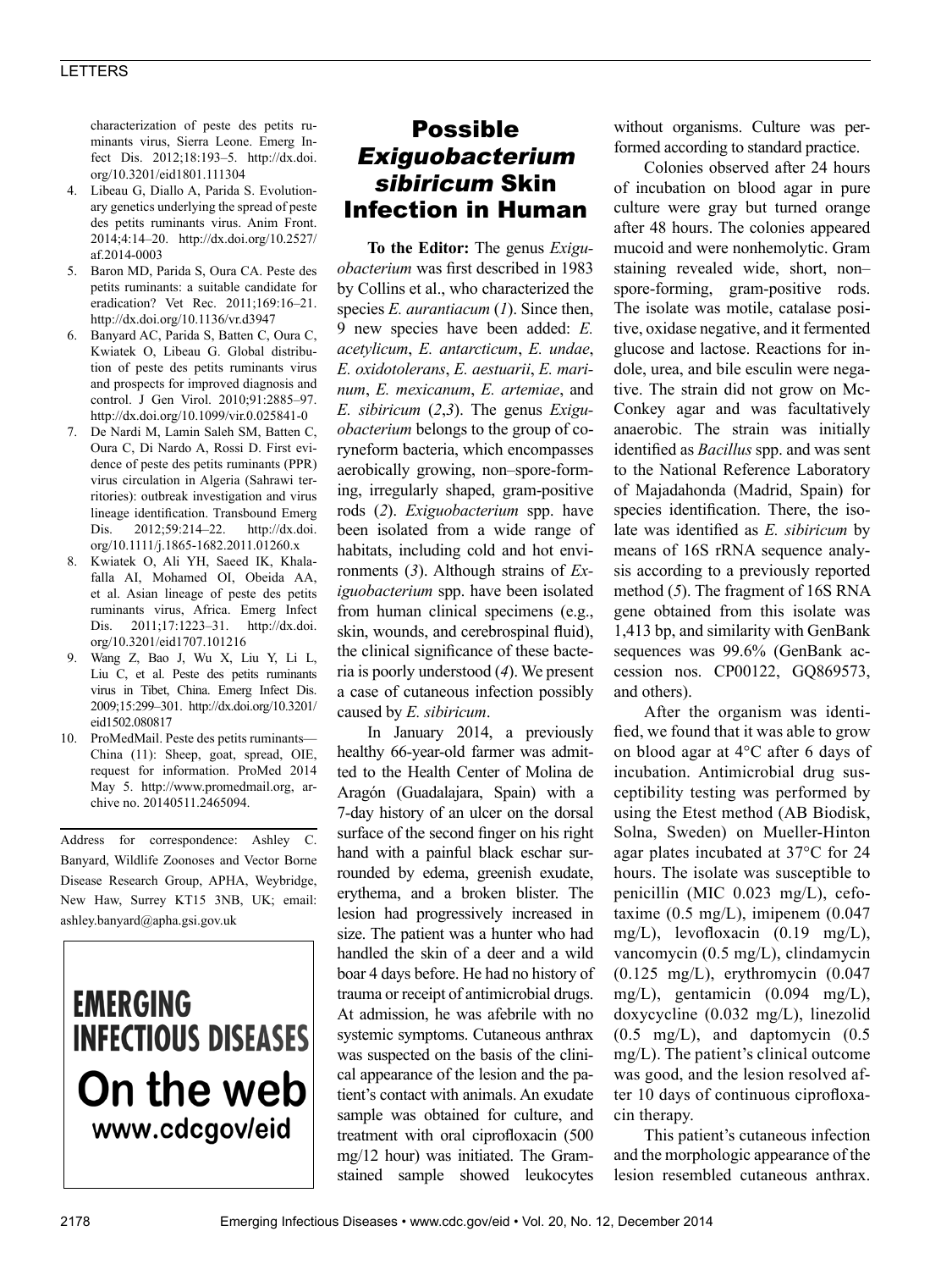# Peste des Petits Ruminants Virus, Eastern Asia

## **Technical Appendix**



Technical Appendix. Maps showing the historic and current detection of peste des petits ruminants virus (PPRV) lineage IV across Africa. A) Lineages detected across Africa before the detection of lineage IV in Africa in 1997. B) Emergence of lineage IV across Africa during 1997–2014. Lineages are numbered as detailed in (*1*). Dates of first report of lineage IV are shown in B. Hatched shading indicates regions where multiple lineages may be circulating (data from *1–3*).